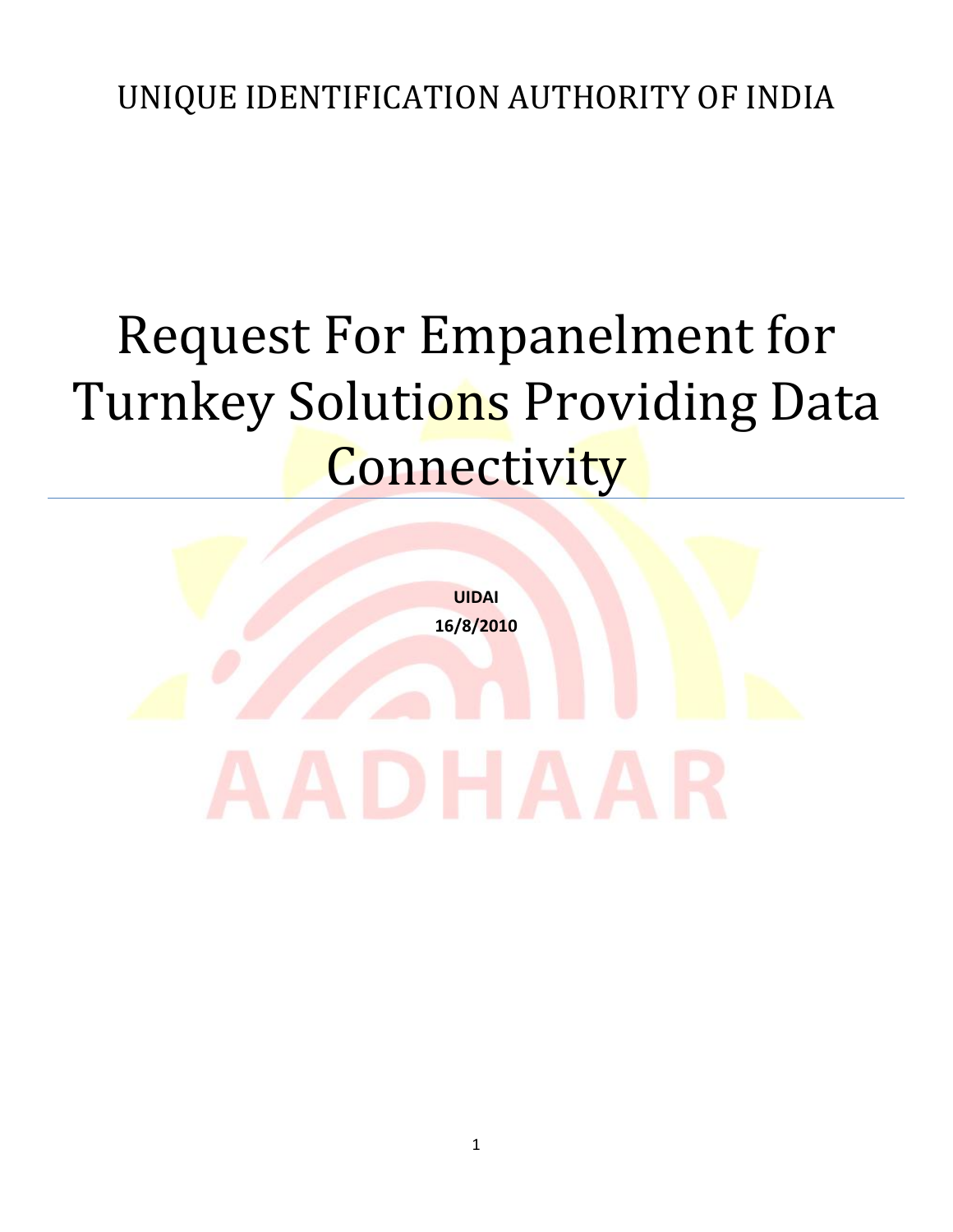

### **Contents**

| $\mathbf{1}$   |  |
|----------------|--|
| $\overline{2}$ |  |
| 3              |  |
| 4              |  |
| 5              |  |
| 5.1            |  |
| 5.2            |  |
| 6              |  |
|                |  |
|                |  |
| 6.3            |  |
|                |  |
| 6.5            |  |
| $\overline{7}$ |  |
| 7.1            |  |
|                |  |
|                |  |
| 8              |  |
|                |  |
|                |  |
|                |  |
|                |  |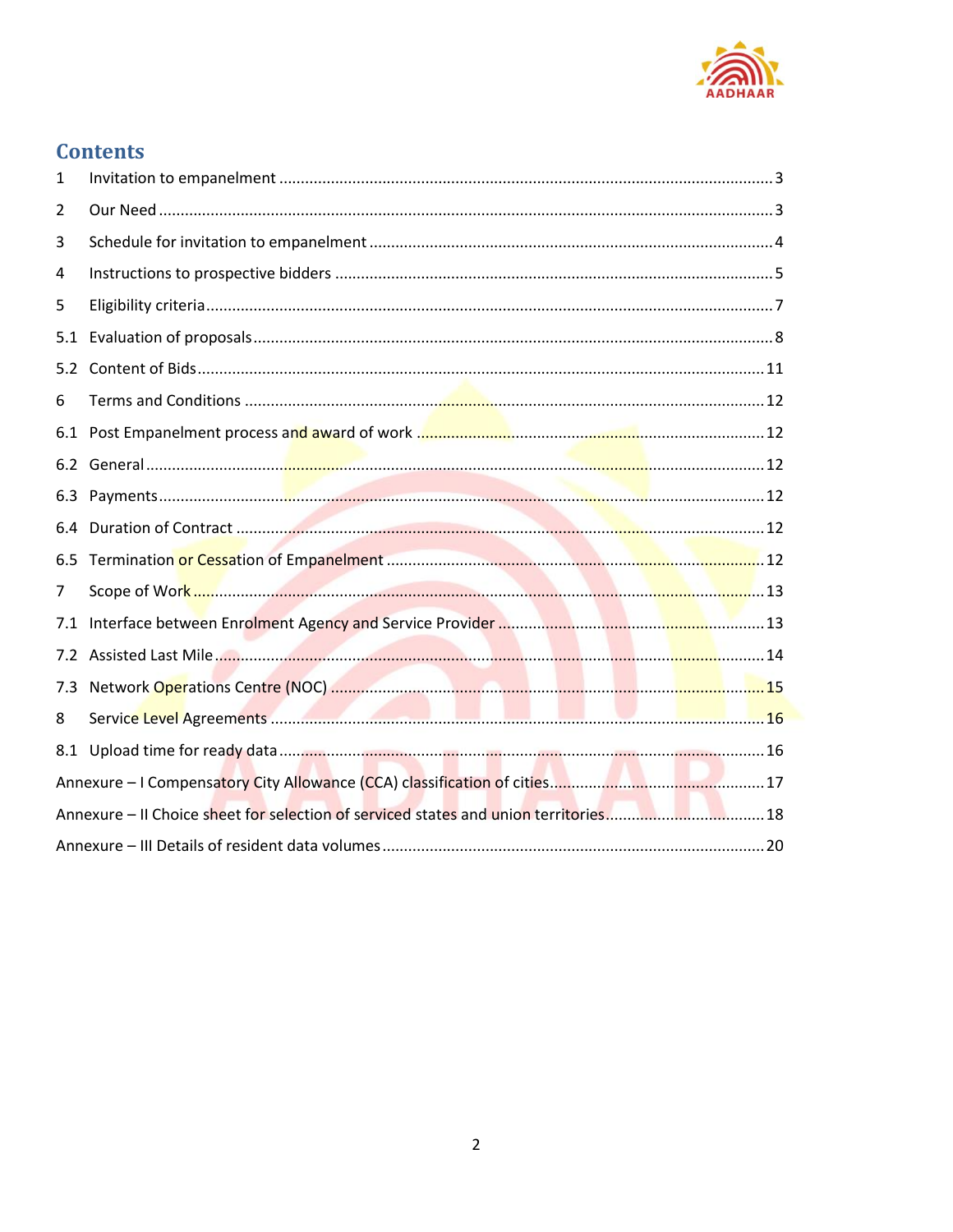

#### <span id="page-2-0"></span>**1 Invitation to empanelment**

- 1.1 The Unique Identification Authority of India (UIDAI) is seeking to empanel reputed and reliable companies to provide managed services, for data transfer from enrolment centres across the country to the UIDAI's Central Identity Data Repository (CIDR). This empanelment document presents a background, objectives and Scope of Work (SoW) to be accomplished by the empanelled companies. To be considered for the empanelment process, a written application which addresses the requirements detailed in document should be submitted as per schedule in Table 1.
- 1.2 As a part of the enrolment process the demographic and biometric resident data captured at various enrolment centres will need to be transferred to the CIDR for de-duplication and issue of AADHAAR numbers. In order to aid this process, UIDAI intends to source turnkey solutions for providing data connectivity from Enrolment Centres to CIDR.

#### <span id="page-2-1"></span>**2 Our Need**

#### 2.1 Pan-India Reach

Enrolment Centres will be spread across the country including in remote locations with limited access to transport and connectivity, Pan-India reach of the empanelled Service Providers in terms of geographic spread will be critical to the success of the project.

#### 2.2 Transient and Non recurring need

A large percentage of UIDAI Enrolment Centres will be mobile camps that will move across the country as enrolment progresses. Once the target population in the catchment area has been enrolled into the program, the mobile camps will move to other locations to cover a large portion of the population cost effectively. After the initial wave of enrolment, there will be a smaller number of permanent enrolment centres to take care of enrolment on an ongoing basis.

As a result the data transfer requirement in certain geographic locations will be transient and nonrecurring. The empanelled Service Provider should account for the transient nature of the requirement while laying down the infrastructure for the same. The empanelled companies will be notified of connectivity requirements with exact locations and schedules at the time of award of work to the Service provided by the Registrar / enrolment agencies.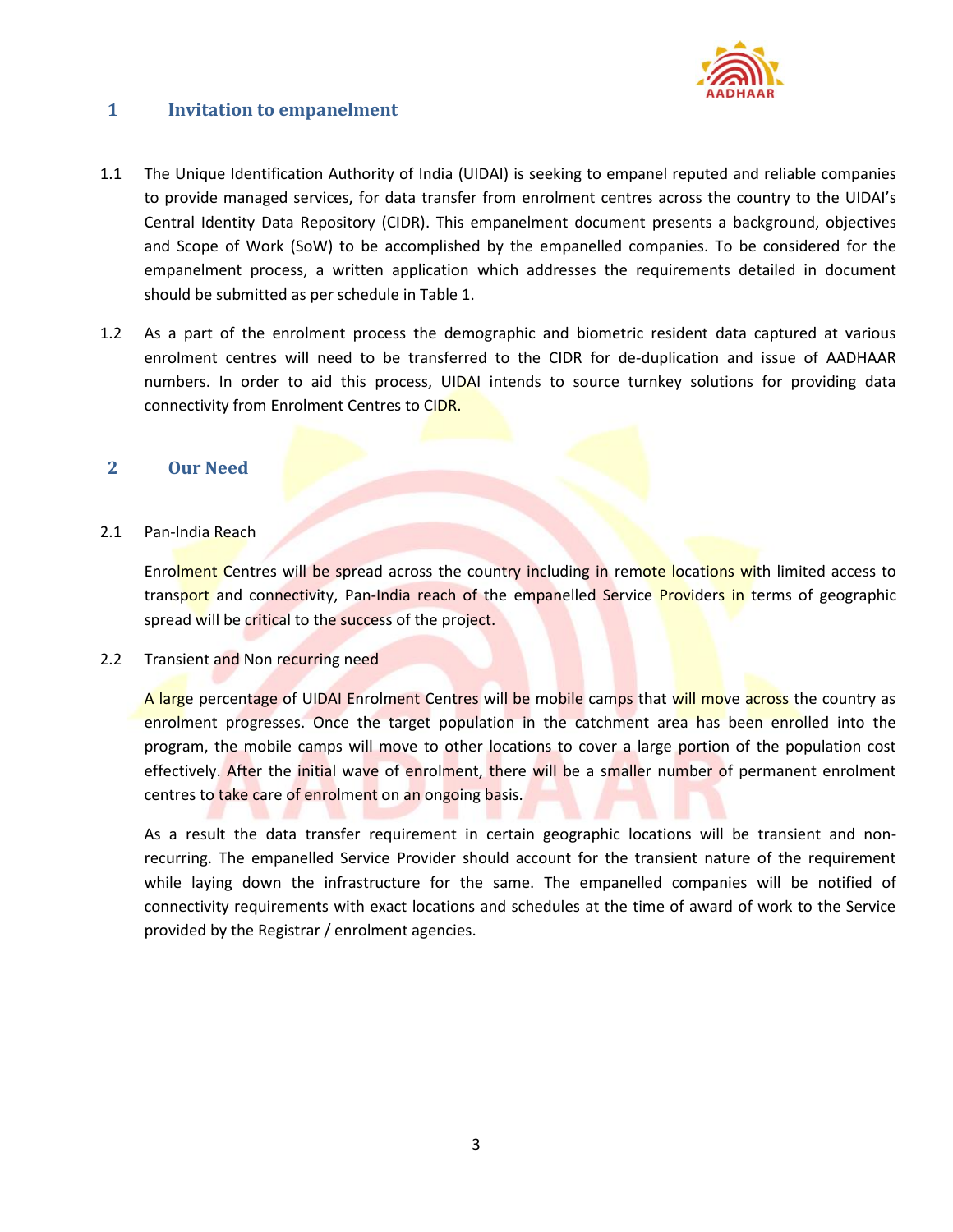

#### <span id="page-3-0"></span>**3 Schedule for invitation to empanelment**

3.1 Name of issuing office:

Unique Identification Authority of India 2<sup>nd</sup> floor, Tower I, Jeevan Bharati Building, Connaught Circus, New Delhi 110001 Email[: datapipes@uidai.gov.in](mailto:datapipes@uidai.gov.in)

#### 3.2 Addressee and address at which proposals are to be submitted:

Assistant Director General (Logistics) Unique Identification Authority of India 2<sup>nd</sup> floor, Tower I, Jeevan Bharati Building, Connaught Circus, New Delhi 110001

3.3 Important dates:

#### **Table 1**

| S No.          | <b>Activity</b>                             | <b>Date</b>                                  |
|----------------|---------------------------------------------|----------------------------------------------|
|                | <b>Release of RFE</b>                       | 17 <sup>th</sup> August, 2010                |
| $\overline{2}$ | <b>Pre-Bid conference</b>                   | 24 <sup>th</sup> August, 2010                |
| 3              | Last date for submission of written queries | 26 <sup>th</sup> August, 2010                |
| $\overline{4}$ | Date of issue of clarifications             | 31 <sup>st</sup> August, 2010                |
| .5             | Last date for submission of bids            | 9 <sup>th</sup> September, 2010 at 1500 Hrs  |
| 6              | Opening of pre-qualification sheets         | 9 <sup>th</sup> September, 2010 at 1600 Hrs  |
|                | Paper evaluation ends                       | 13 <sup>th</sup> September, 2010             |
| $\overline{8}$ | <b>Bid presentation starts</b>              | 14 <sup>th</sup> September, 2010             |
| q              | Bid presentations end                       | 16 <sup>th</sup> September, 2010             |
| 10             | Declaration of technical evaluation         | 22 <sup>nd</sup> September, 2010             |
| 11             | Opening of financial offers                 | 23 <sup>rd</sup> September, 2010 at 1100 Hrs |
| 12             | Date of declaration of empanelment          | 28 <sup>th</sup> September, 2010             |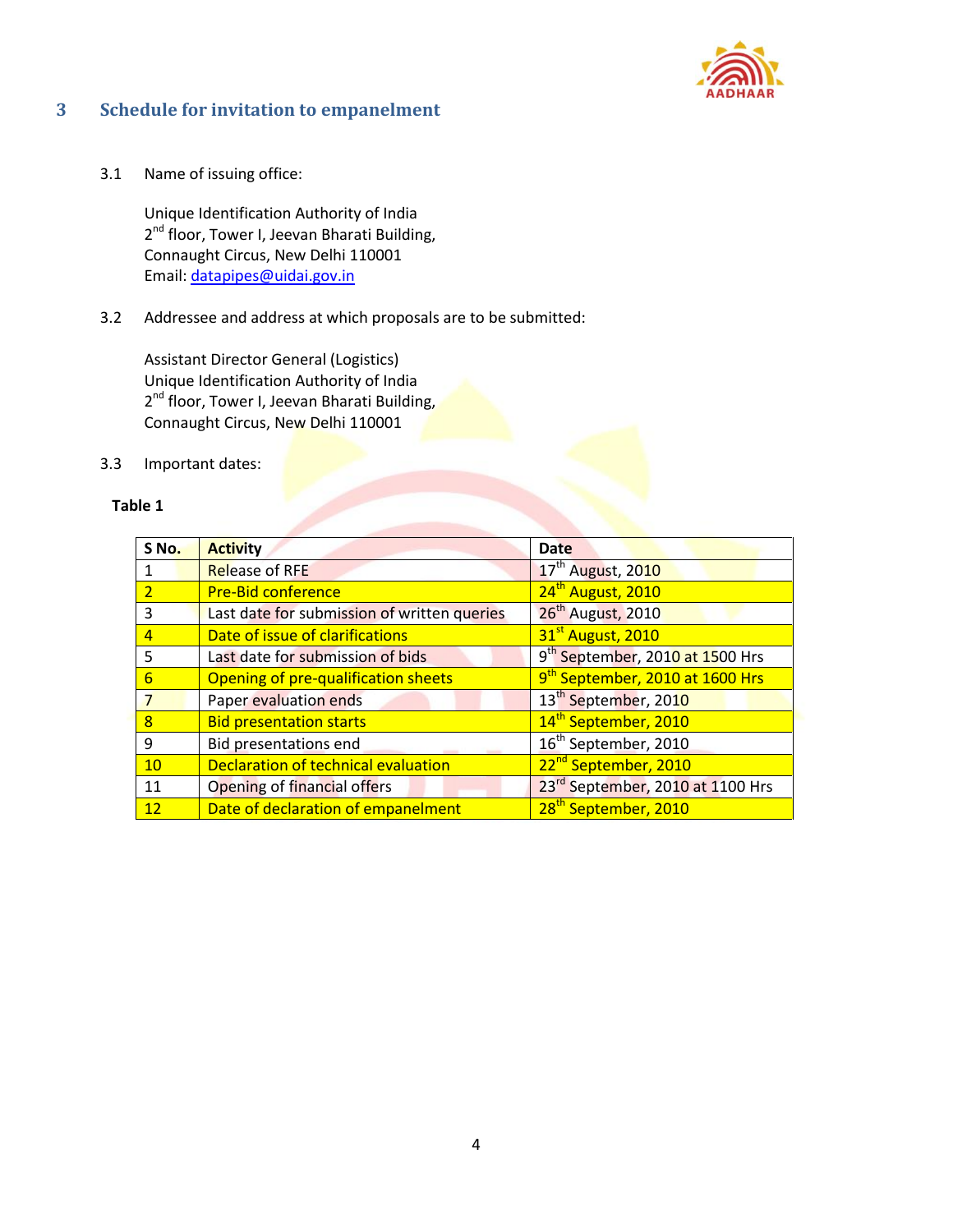#### <span id="page-4-0"></span>**4 Instructions to prospective bidders**

- 4.1 Proposal responses should be in one large envelope marked as "Bid for Turnkey Solutions Providing Data Connectivity for UIDAI" containing two separate sealed envelopes.
- 4.2 Each of the sealed envelopes shall have one ORIGINAL and one COPY of the Request for Empanelment as well as 2 CDs containing the Request for Empanelment to the office specified in Clause 4.5.
- 4.3 ORIGINAL and COPY should both should contain 3 sealed envelopes. One marked "PRE-QUALIFICATION" should contain documents specified in Table 2. One marked "TECHNICAL BID" should contain documents specified in Table 3. One marked "COMMERCIAL BID" should contain the bid as specified in Table 4.
- 4.4 The RFE is available to be downloaded online, free of cost. However at the time of submission of RFE, bidders are required to pay INR 10000/- towards Request for Empanelment Fees in the form of Demand Draft drawn in favor of "PAO, UIDAI, New Delhi" payable at New Delhi. This RFE Fees should be included along with the Application in a separate cover and this fee is Non-Refundable.

Alternatively, the bidders may purchase the hard copy of the Request for Empanelment from the UIDAI office against payment of INR 10000/. These bidders are not required to furnish this fee again at the time of RFE submission.

4.5 The sealed responses should reach the Office of the Director General – UIDAI as per schedule in Table 1 addressed to the ADG – Logistics. The address is:

Unique Identification Authority of India (UIDAI) 2nd Floor, Tower I, Jeevan Bharati Building Connaught Circus New Delhi 110001

- 4.6 Proposals received after due date & time or without necessary documents will be rejected
- 4.6 The sealed envelopes will be opened as per schedule detailed in Table 1. Firms may send one person on their behalf to be present when the sealed envelopes are being opened
- 4.7 Empanelment proposals will be evaluated and successful companies announced as per the evaluation criteria and detailed procedure outlined in section 5
- 4.8 The firm may send an email to [datapipes@uidai.gov.in](mailto:datapipes@uidai.gov.in) for any clarifications or queries as per schedule in Table 1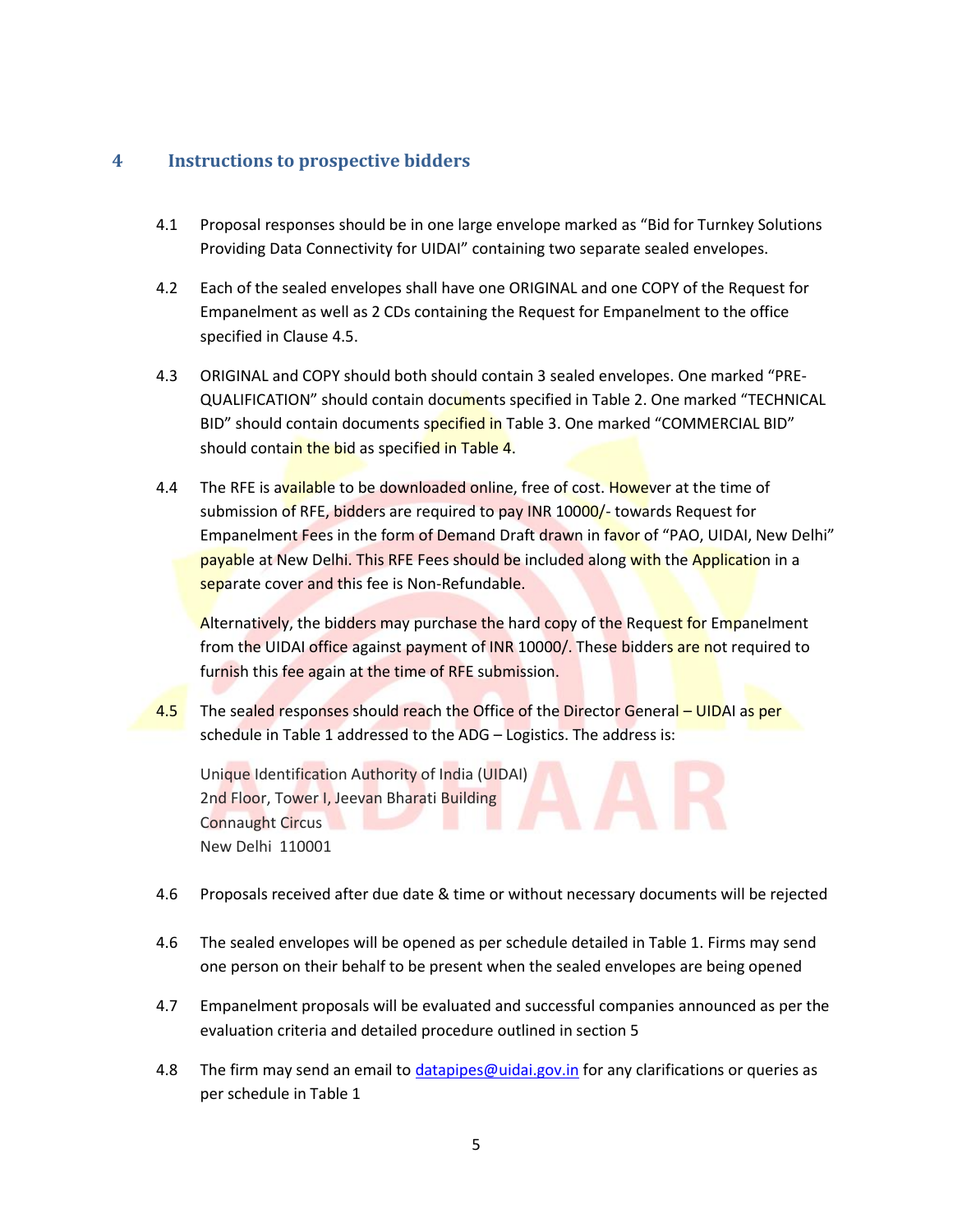

4.9 Bidders are requested to review the checklist listed below to ensure all the requisite documents are enclosed and are in order.

Table 1.1: Checklist for tender document

| SI. No. | <b>Category</b>                      | <b>Detailed description</b>                                                                                                                                                                                                                                                                                                                                                                                                                                                                                                    | <b>Check for</b><br>completion<br>(YES/NO) |
|---------|--------------------------------------|--------------------------------------------------------------------------------------------------------------------------------------------------------------------------------------------------------------------------------------------------------------------------------------------------------------------------------------------------------------------------------------------------------------------------------------------------------------------------------------------------------------------------------|--------------------------------------------|
|         | <b>Pre-Qualification Criteria</b>    | One SEPARATE sealed envelope, clearly marked "PRE-<br>QUALIFICATION CRITERIA" containing the following:<br>- List as per Table 2<br>- Supporting Documents as per Table 2                                                                                                                                                                                                                                                                                                                                                      |                                            |
|         | <b>Technical Evaluation Criteria</b> | One SEPARATE sealed envelope, clearly marked<br>"TECHNICAL EVALUATION CRITERIA" containing the<br>following:<br>- List as per Table 3<br>- Supporting Documents as per Table 3<br>- Annexure - II duly filled in with YES/NO responses in each<br>box as per instructions                                                                                                                                                                                                                                                      |                                            |
| 3       | <b>Commercial Bid</b>                | One SEPARATE sealed envelope, clearly marked<br>"COMMERCIAL BID" containing the commercial bid filled out<br>in the format as specified in Table 4                                                                                                                                                                                                                                                                                                                                                                             |                                            |
|         | ORIGINAL and COPY<br>envelopes       | All of the envelopes specified in line items 1, 2 and 3 need to<br>be placed in one larger sealed envelope. Two such large<br>envelopes each containing line items 1,2 and 3 need to be<br>prepared. One marked as "ORIGINAL - Bid for Turnkey<br><b>Solutions Providing Data Connectivity for UIDAI</b> " and one<br>marked as "COPY - Bid for Turnkey Solutions Providing<br>Data Connectivity for UIDAI " This is the final form of the<br>tender document that will be submitted at the address<br>specified in Clause 4.5 |                                            |

# <span id="page-5-0"></span>**AADHAAR**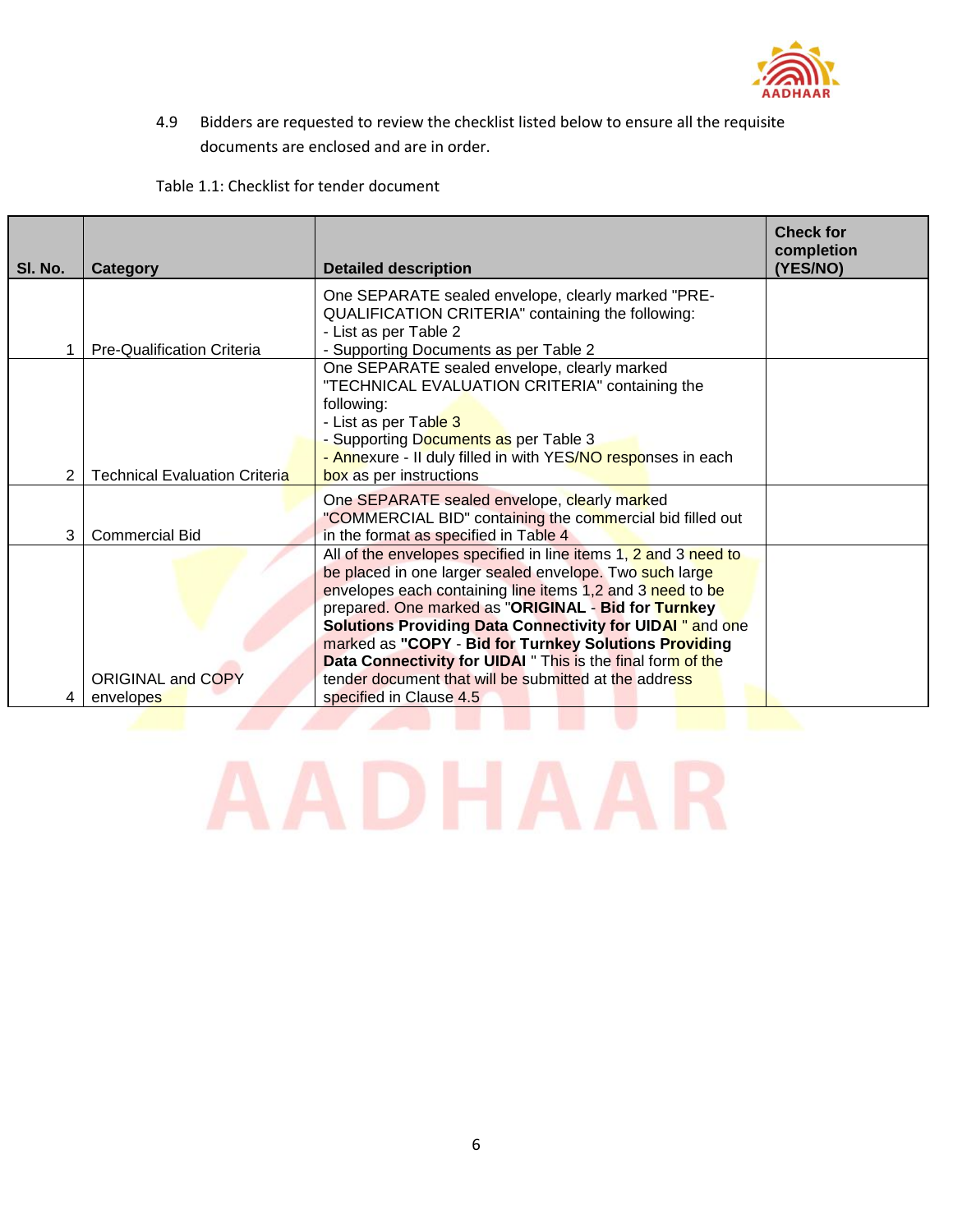

#### **5 Eligibility criteria**

All companies, submitting a bid must conform to the eligibility criteria and provide supporting documents as specified in **Table 2** below:

| $\mathbf{1}$   | Name of the Bidder                                                                                                                                                      |                                                                                                                                                                                                                                                                                          |                               |                                   |
|----------------|-------------------------------------------------------------------------------------------------------------------------------------------------------------------------|------------------------------------------------------------------------------------------------------------------------------------------------------------------------------------------------------------------------------------------------------------------------------------------|-------------------------------|-----------------------------------|
| $\overline{2}$ | Mailing Address in India                                                                                                                                                |                                                                                                                                                                                                                                                                                          |                               |                                   |
| 3              | Telephone<br>and<br>number<br>Fax                                                                                                                                       |                                                                                                                                                                                                                                                                                          |                               |                                   |
| 4              | E-mail address                                                                                                                                                          |                                                                                                                                                                                                                                                                                          |                               |                                   |
| 5              | Name and designation of the<br>authorized<br>make<br>person<br>to<br>commitments to the Purchaser                                                                       |                                                                                                                                                                                                                                                                                          |                               |                                   |
| 6              | Year of establishment and<br>constitution of organization                                                                                                               |                                                                                                                                                                                                                                                                                          |                               |                                   |
| SI<br>No.      | <b>Pre-Qualification Criteria</b>                                                                                                                                       | <b>Supporting Documents</b>                                                                                                                                                                                                                                                              | <b>Compliance</b><br>(Yes/No) | <b>Detailed</b><br><b>Remarks</b> |
| $\mathbf{1}$   | Company registered in India under<br>the Companies Act 1956                                                                                                             | Certificate of Incorporation/<br>Registration                                                                                                                                                                                                                                            |                               |                                   |
| $\overline{2}$ | Average overall annual turnover of<br>at least Rs. 50 Crore (Rupees fifty<br>crores) during the previous three<br>financial years (2007-2008, 2008-<br>2009, 2009-2010) | Audited/ Certified financial<br>statements & annual report<br>for 2007-2008, 2008-2009,<br>2009-2010. In case revenue<br>from providing data<br>connectivity is not<br>mentioned explicitly, a<br>certificate from the<br>statutory auditors of the<br>company qualifying the<br>revenue |                               |                                   |
| 3              | Net profit in at least two of the<br>previous three financial<br>years<br>$(2007 - 2008,$<br>2008-2009,<br>2009-<br>$2010$ ).                                           | Same as above.                                                                                                                                                                                                                                                                           |                               |                                   |
| 4              | Shall not have defaults on any<br>bank/institutions' loans in the past                                                                                                  | Certificate from statutory<br>auditor                                                                                                                                                                                                                                                    |                               |                                   |
| 5              | Shall have no default in payment<br>of statutory dues or liabilities                                                                                                    | Certificate from statutory<br>auditor                                                                                                                                                                                                                                                    |                               |                                   |
| 6              | Shall have filed income tax returns<br>for the three financial years (2006-<br>07, 2007-2008, and 2008-2009).                                                           | Copy of the IT returns for<br>2006-07, 2007-2008, 2008-<br>2009, duly acknowledged by<br>Income-Tax department                                                                                                                                                                           |                               |                                   |
| $\overline{7}$ | Shall have a valid NLD/ILD license                                                                                                                                      | License certificate from<br>Department of Telecom                                                                                                                                                                                                                                        |                               |                                   |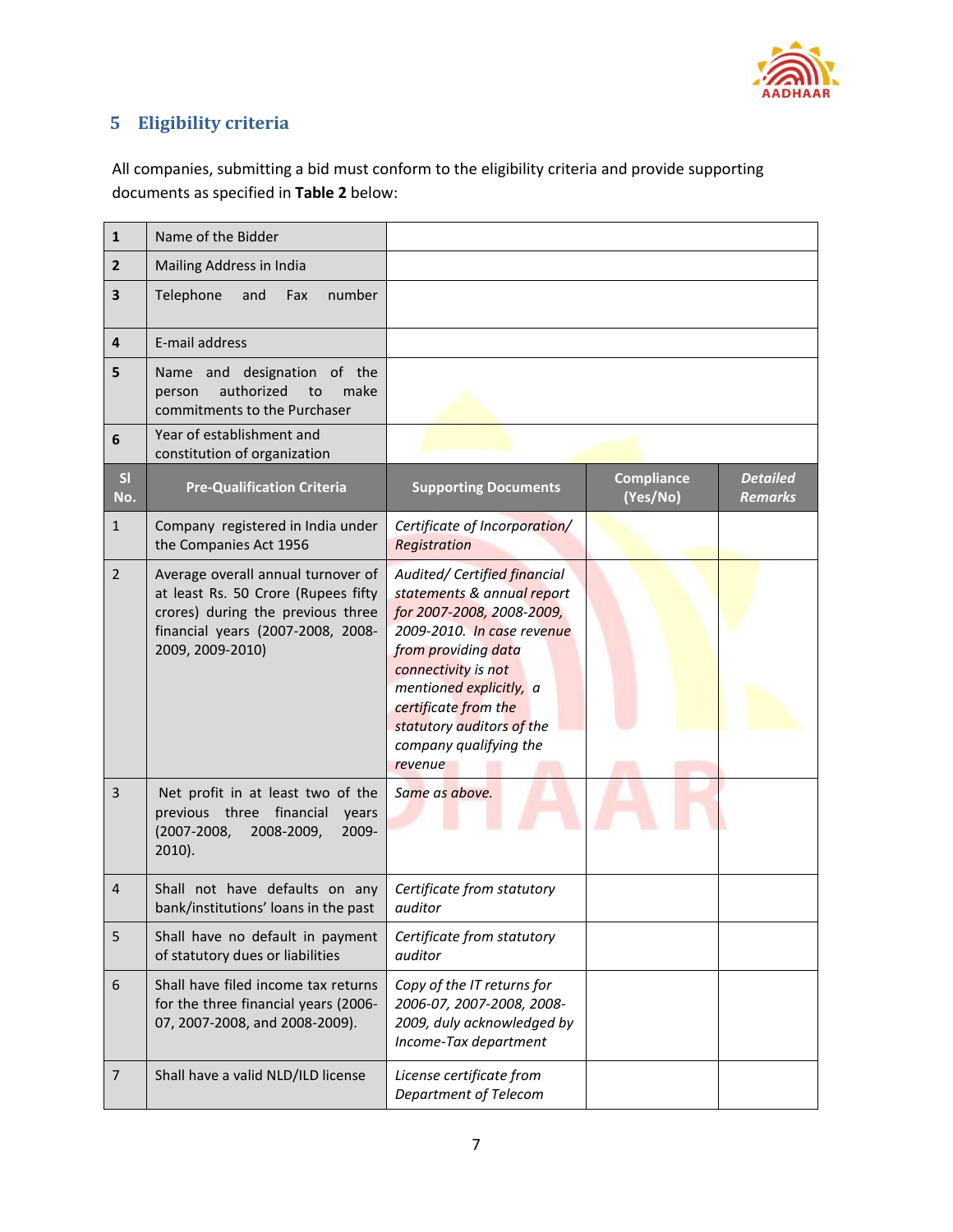

| -8 | Should have a network presence in<br>at least 3 states                                 | Self-certification attested by<br>CEO                                        |  |
|----|----------------------------------------------------------------------------------------|------------------------------------------------------------------------------|--|
| 9  | Shall have a Network Operations<br>Center which has been certified by<br>a third party | Industry standard third party<br>quality certification for the<br><b>NOC</b> |  |
| 10 | Shall not be blacklisted by any<br>other government agency                             | Certificate from statutory<br>auditor                                        |  |

#### <span id="page-7-0"></span>**5.1 Evaluation of proposals**

Preliminary scrutiny of the empanelment proposal will be made by a Screening Committee under the chairmanship Deputy Director General (DDG), UIDAI to determine whether the documents have been properly signed, all relevant papers submitted and the proposal is in order. Proposals not conforming to such requirements will be prima facie rejected.

The evaluation of the offer will be done in 3 parts:

- 5.1.1 The minimum qualifying criteria mentioned in Table 2 of section 5 will need to be met to be considered for technical evaluation.
- 5.1.2 **Technical Evaluation:** The bid will be evaluated based on the weightages and parameters detailed in Table 3. Based on the 'Evaluation Parameters' as tabulated in Table 3, points shall be awarded and **Total Technical Score (ST)** computed for each bid. **It is mandatory for the Bidders to secure minimum qualifying points of 70% on overall maximum score in order to Qualify** as defined hereunder as **Technically Qualified Bidder (TQB). Only TQBs** will be considered for commercial evaluation.
- 5.1.3 **Commercial evaluation:** The TQBs will be required to specify the States and Union Territories (UTs) in which they will provide their services. This will be indicated in the list of States and Union Territories (UTs) as specified in Annexure - II. The service providers will be expected to cover all districts in these states, unless expressly stated otherwise in the bid response. The Service Provider will then have to provide an additional enclosure in the response stating the locations within a serviced state that will not be covered and attach it to Annexure - II

TQBs will be required to submit bids for 3 different service models detailed in Table 4

**Commercial Bid Score (S<sub>F</sub>) for** each Bid shall be computed as follows:

Description of the variables used:

 **F is the Commercial Bid Price quoted in the Bid under consideration for a given service model as specified in Table 4**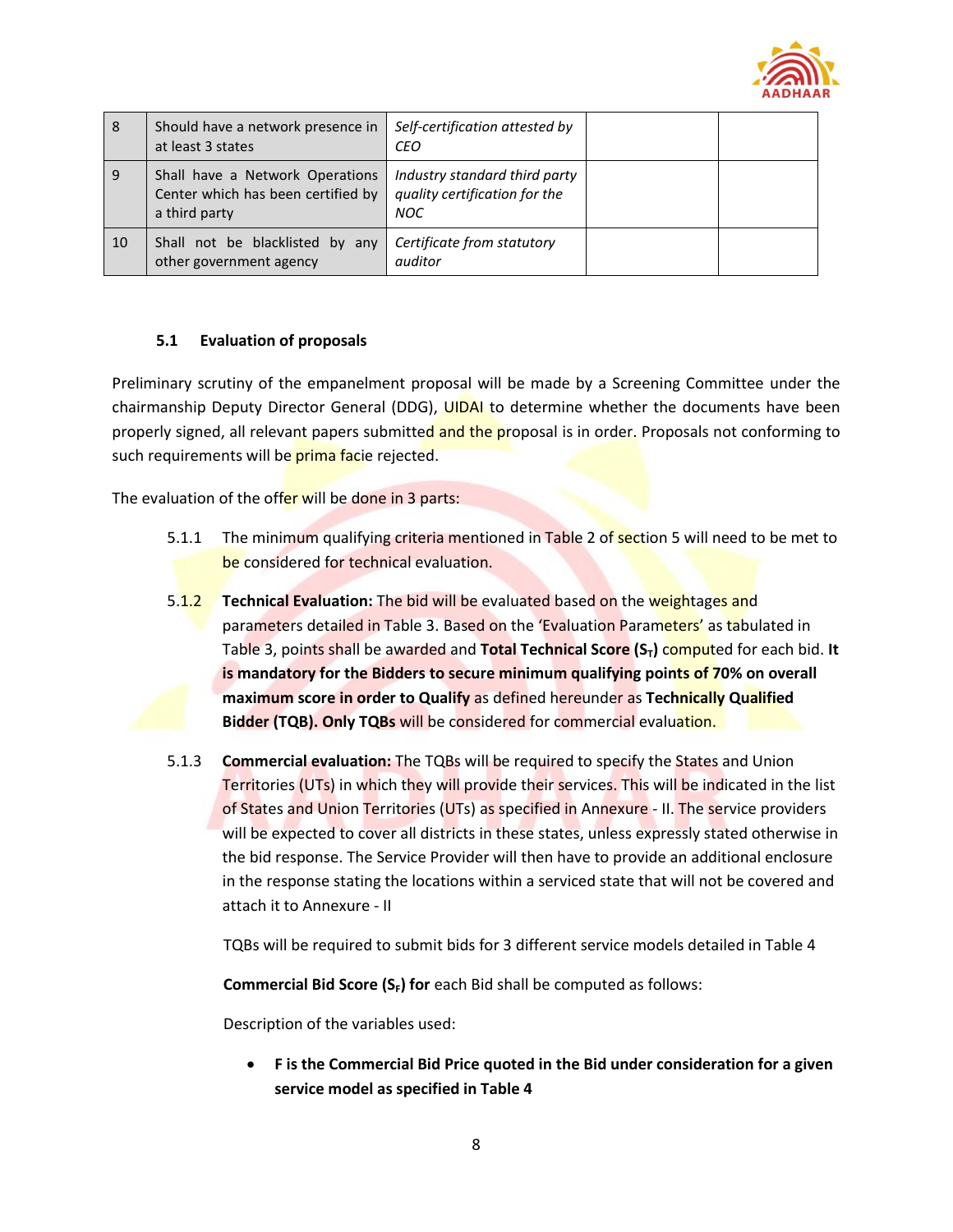

 **F<sup>L</sup> is the value of lowest Qualifying Commercial Bid Price for a given service model as specified in Table 4**

#### $S_F = 100 \times (F_L / F)$

5.1.4 **Price sheet:** On calculation of the commercial score, UIDAI will create a price sheet containing the details as per tables 2.1, 2.2 and 2.3 and will make these sheets along with the technical evaluation sheet available to the Registrar / enrolment agencies.

| SI.<br>No. | <b>Service Provider</b>   | <b>Technical</b><br><b>Score</b> | <b>Commercial</b><br><b>Score</b> | <b>Price in</b><br><b>INR</b> for<br><b>Clause</b><br>7.1.1 |
|------------|---------------------------|----------------------------------|-----------------------------------|-------------------------------------------------------------|
|            | Service Provider 5        | 93                               | 83.33                             | 0.12                                                        |
| 2          | Service Provider 1        | 85                               | 100.00                            | 0.1                                                         |
| 3          | Service Provider 4        | 81                               | 45.45                             | 0.22                                                        |
| 4          | <b>Service Provider 3</b> | 77                               | 58.82                             | 0.17                                                        |
| 5          | <b>Service Provider 2</b> | 72                               | 66.67                             | 0.15                                                        |

#### Table 2.1: Sample price sheet for service model in clause 7.1.1

Table 2.2: Sample price sheet for service model in clause 7.1.2

| SI.<br>No.     | <b>Service Provider</b>   | <b>Technical</b><br><b>Score</b> | <b>Commercial</b><br><b>Score</b> | <b>Price in</b><br><b>INR</b> for<br><b>Clause</b><br>7.1.2 |
|----------------|---------------------------|----------------------------------|-----------------------------------|-------------------------------------------------------------|
|                | <b>Service Provider 5</b> | 93                               | 100.00                            | 0.07                                                        |
| $\overline{2}$ | <b>Service Provider 1</b> | 85                               | 87.50                             | 0.08                                                        |
| 3              | <b>Service Provider 4</b> | 81                               | 70.00                             | 0.1                                                         |
|                | <b>Service Provider 3</b> | 77                               | 58.33                             | 0.12                                                        |
| 5              | Service Provider 2        | 72                               | 53.85                             | 0.13                                                        |

Table 2.3: Sample price sheet for service model in clause 7.1.3

| SI.<br>No. | <b>Service Provider</b> | <b>Technical</b><br><b>Score</b> | <b>Commercial</b><br><b>Score</b> | <b>Price in</b><br><b>INR</b> for<br><b>Clause</b><br>7.1.3 |
|------------|-------------------------|----------------------------------|-----------------------------------|-------------------------------------------------------------|
|            | Service Provider 5      | 93                               | 100.00                            | 0.03                                                        |
| 2          | Service Provider 1      | 85                               | 37.50                             | 0.08                                                        |
| 4          | Service Provider 3      | 77                               | 75.00                             | 0.04                                                        |
| 3          | Service Provider 4      | 81                               | 50.00                             | 0.06                                                        |
| 5          | Service Provider 2      | 72                               | 33.33                             | 0.09                                                        |

These price sheets and the technical evaluation sheet can then be referred to by the Registrar / enrolment agencies at the time of engaging the services of a service provider.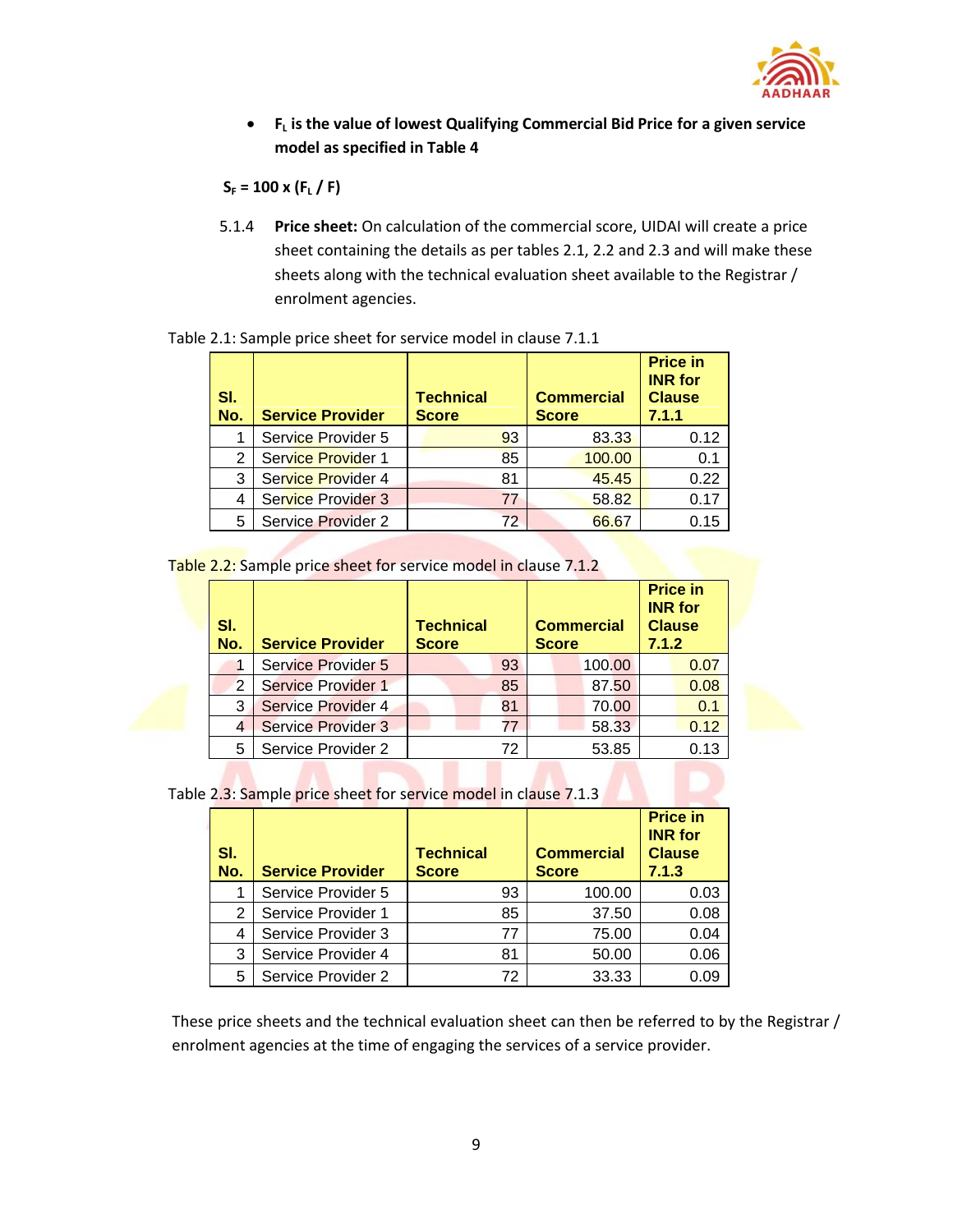

#### **Table 3: Technical Evaluation Criteria**

|                    |                                                                                                                                             | <b>Technical Evaluation</b> |                  |              |                                                        |
|--------------------|---------------------------------------------------------------------------------------------------------------------------------------------|-----------------------------|------------------|--------------|--------------------------------------------------------|
| SR <sub>NO</sub> . | <b>CRITERIA</b>                                                                                                                             | Weightage                   | Sub<br>weightage | <b>Marks</b> | <b>Documents required</b>                              |
| 1                  | Past Experience of the Firm                                                                                                                 | 30%                         |                  | 30.0         |                                                        |
| 1.1                | Turnover from similar work                                                                                                                  |                             | 50%              | 15.0         | Certificate from statutory<br>auditor                  |
| 1.2                | Number of similar works executed                                                                                                            |                             | 30%              | 9.0          | 3 most relevant completion<br>certificates             |
|                    | Size of single largest domestic customer<br>supported (number of data collection centres,<br>connection uptime, geographic spread, industry |                             |                  |              |                                                        |
| 1.3                | segment)                                                                                                                                    |                             | 20%              | 6.0          | Self attested sheet                                    |
| SR <sub>NO</sub> . | <b>CRITERIA</b>                                                                                                                             | Weightage                   | Sub<br>weightage | <b>Marks</b> | <b>Documents required</b>                              |
| 2                  | <b>Qualification, Experience of Key Personnel</b>                                                                                           | 10%                         |                  | 10.0         |                                                        |
| 2.1                | Network Operation Center team experience and<br>credentials                                                                                 |                             | 60%              | 6.0          | CV of team leader                                      |
| 2.2                | Project Manager experience and credentials                                                                                                  |                             | 40%              | 4.0          | CV of project manager                                  |
|                    |                                                                                                                                             |                             |                  |              |                                                        |
|                    |                                                                                                                                             |                             | Sub              |              |                                                        |
| SR <sub>NO</sub> . | <b>CRITERIA</b>                                                                                                                             | Weightage                   | weightage        | <b>Marks</b> | <b>Documents required</b>                              |
| 3                  | <b>Capability and Proposed Methodology</b>                                                                                                  | 60%                         |                  | 60.0         |                                                        |
| 3.1                | Coverage and Network infrastructure quality                                                                                                 |                             | 35%              | 21.0         | Hard copy of Presentation                              |
| 3.1.1              | Pan India reach                                                                                                                             |                             | 40%              | 8.4          | <b>Hard copy of Presentation</b>                       |
| 3.1.2              | Redundancy                                                                                                                                  |                             | 20%              | 4.2          | <b>Hard copy of Presentation</b>                       |
| 3.1.3              | Scalability                                                                                                                                 |                             | 20%              | 4.2          | Hard copy of Presentation                              |
| 3.1.4              | Security                                                                                                                                    |                             | 20%              | 4.2          | Hard copy of Presentation                              |
| 3.2                | Interface between EA and service provider at off-<br>site locations (Computerized v. Plain connectivity)                                    |                             | 15%              | 9.0          | Hard copy of Presentation                              |
|                    | Demonstrated ramp-up of network<br>infrastructure (as measured by 3 case studies<br>where ramp-up is defined as a %age of existing          |                             |                  |              |                                                        |
| 3.3                | capacity)                                                                                                                                   |                             | 10%              | 6.0          | Hard copy of Presentation                              |
| 3.4                | Solution proposed                                                                                                                           |                             | 40%              | 24.0         | Hard copy of Presentation                              |
| 3.4.1              | Robustness of proposed solution (level of<br>detail, risk mitigation, practicality)                                                         |                             | 20%              | 4.8          | Hard copy of Presentation                              |
|                    | Innovation and features beyond proposed                                                                                                     |                             |                  |              |                                                        |
| 3.4.2              | requirements                                                                                                                                |                             | 50%              | 12.0         | Hard copy of Presentation                              |
| 3.4.3<br>3.4.4     | Proposed ramp-up plan<br><b>BCP/DR solution</b>                                                                                             |                             | 20%<br>10%       | 4.8<br>2.4   | Hard copy of Presentation<br>Hard copy of Presentation |

A presentation is to be made for evaluation of items of line items 3 to 3.4.4 and a hard copy of the presentation (5 sets) is to be submitted at the time of making the presentation.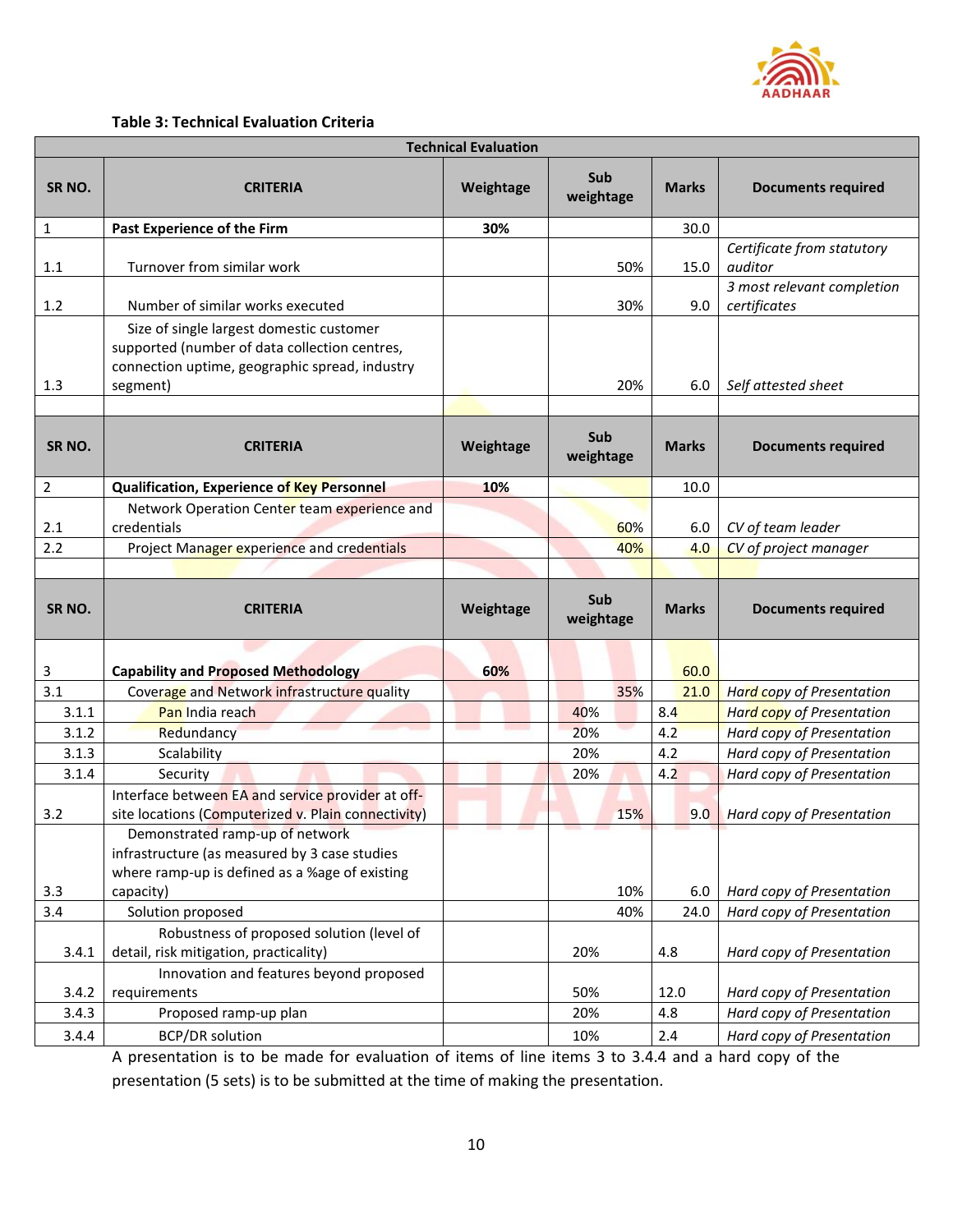

#### <span id="page-10-0"></span>**5.2 Content of Bids**

- 5.2.1 Firm Information
	- 5.2.1.1 Brief profile of the firm
	- 5.2.1.2 Key clients in public and private sector
	- 5.2.1.3 Information detailed in technical evaluation criteria
- 5.2.2 Commercial Bid
	- 5.2.2.1 The bidders will be required to specify the states and union territories (UTs) in which they will provide their services. The service providers will be expected to cover all districts in these states.
	- 5.2.2.2 Bidders are required to provide their commercial bid in the following format:

| н | ווסו | e |  |
|---|------|---|--|
|   |      |   |  |

| <b>Pricing Component</b>            | <b>Pricing Metric</b> | Unit Rate (INR) (up to | Unit Rate in Words (up to |
|-------------------------------------|-----------------------|------------------------|---------------------------|
|                                     |                       | 2 decimals place)      | 2 decimals place)         |
|                                     |                       |                        |                           |
| Charges for transfer of data from   | Per Megabyte of       |                        |                           |
| enrolment centre to CIDR as         | data transferred as   |                        |                           |
| mentioned in Clause 7.1.1 (At-site  | per CIDR              |                        |                           |
| connectivity)                       | acknowledgement       |                        |                           |
|                                     | on transfer of data   |                        |                           |
|                                     |                       |                        |                           |
| Charges for transfer of data from   | Per Megabyte of       |                        |                           |
| enrolment centre to CIDR as         | data transferred as   |                        |                           |
| mentioned in Clause 7.1.2 (Off-site | per CIDR              |                        |                           |
| connectivity with computerized      | acknowledgement       |                        |                           |
| upload interface)                   | on transfer of data   |                        |                           |
|                                     |                       |                        |                           |
| Charges for transfer of data from   | Per Megabyte of       |                        |                           |
| enrolment centre to CIDR as         | data transferred as   |                        |                           |
| mentioned in Clause 7.1.3 (Off-site | per CIDR              |                        |                           |
| connectivity without computerized   | acknowledgement       |                        |                           |
| upload interface)                   | on transfer of data   |                        |                           |
|                                     |                       |                        |                           |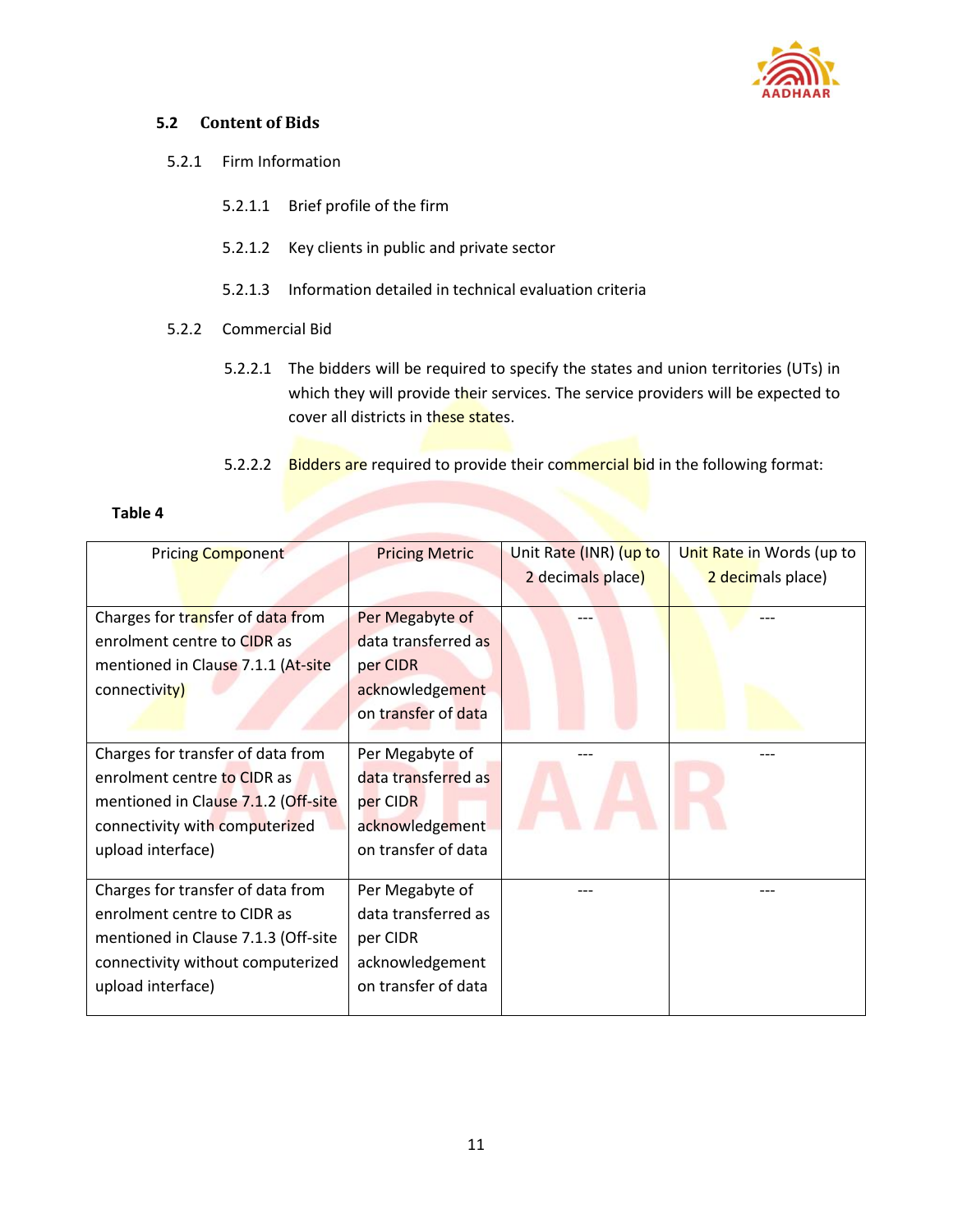

#### <span id="page-11-0"></span>**6 Terms and Conditions**

#### <span id="page-11-1"></span>**6.1 Post Empanelment process and award of work**

- 6.1.1 Upon completion of the RFE process, the UIDAI will compile a database of all the eligible and qualified Service Providers
- 6.1.2 The database shall also contain all the relevant details in terms of key information parameters of each service provider sample in table 2.1, 2.2 and 2.3
- 6.1.3 The UIDAI will make available the database of all empanelled Service Providers to Registrar / enrolment agencies who wish to engage service providers for providing data connectivity. Using the above information, Registrar / enrolment agencies will be able to access details of the technical score of the empanelled service providers
- 6.1.4 The Registrar / enrolment agencies may then engage the service providers to provide data connectivity at locations and times specified by the Registrar / enrolment agencies.
- 6.1.5 The Service Provider will provide a receipt for each instance of data uploaded by the Registrar/ enrolment agencies either on paper or electronically or both as specified by the Registrar / enrolment agency.
- 6.1.6 The successfully empanelled service providers will be required to interact with the UIDAI Technology team on award of empanelment to further understand the technical interface requirements.

#### <span id="page-11-2"></span>**6.2 General**

- 6.2.1 The proposal must remain valid for 90 (ninety) days after submission
- 6.2.2 The firm shall perform the services and carry out its obligations under the contract with due diligence and efficiency, in accordance with generally accepted techniques and practices used in the industry and shall observe sound management practices

#### <span id="page-11-3"></span>**6.3 Payments**

#### **6.3.1 All payments shall be made by the Registrar / enrolment agencies at periodicities as determined by the Registrar / enrolment agencies at the time of award of work**

#### <span id="page-11-4"></span>**6.4 Duration of Contract**

The term of the empanelment will be for 3 years extendable to 5 years.

#### <span id="page-11-5"></span>**6.5 Termination or Cessation of Empanelment**

6.5.1 In case of breach of contract by the firm, UIDAI shall have the authority to cancel / terminate the empanelment.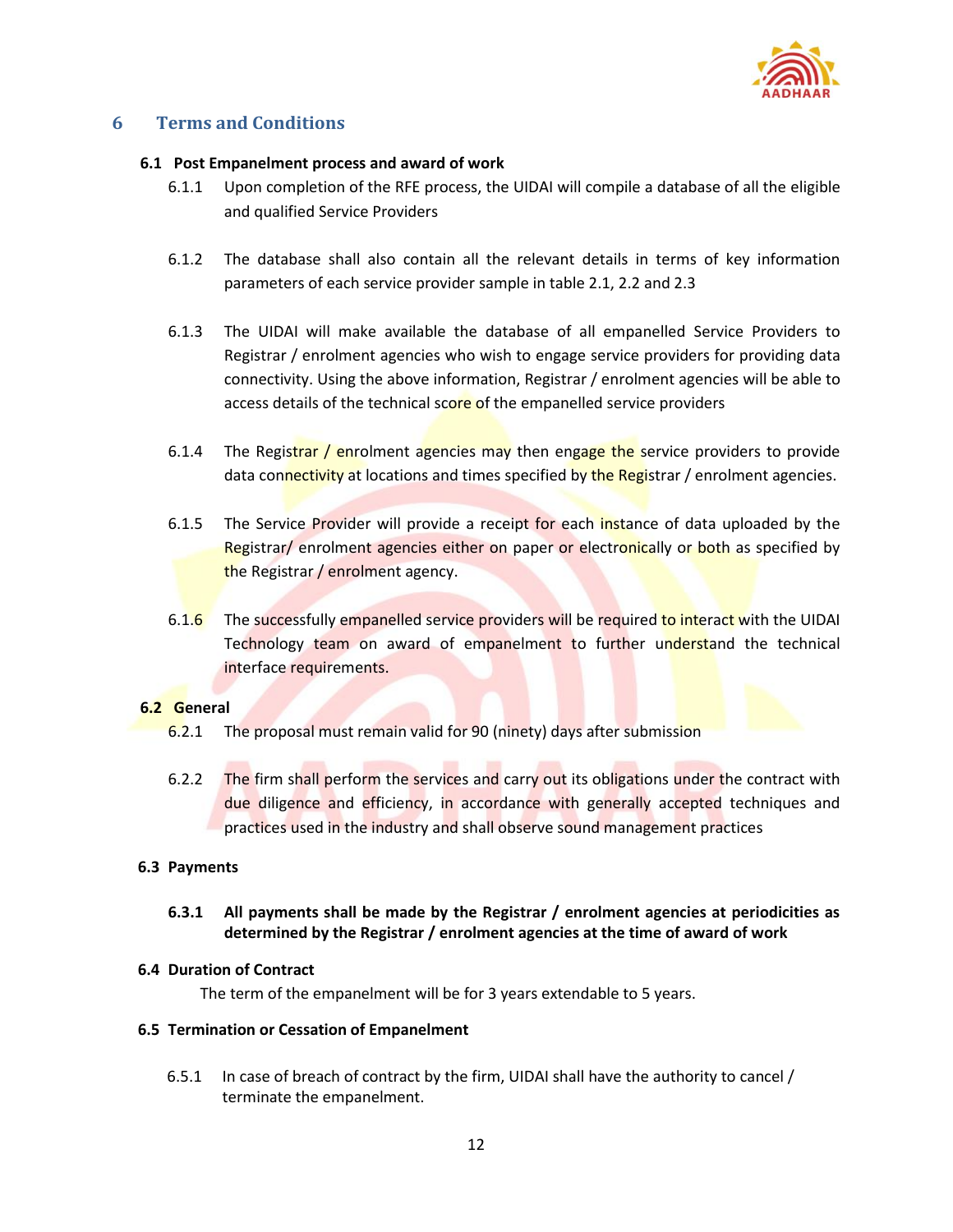#### <span id="page-12-0"></span>**7 Scope of Work**

The SoW would be for a period of 3 years, extendable up upon review of performance to 5 years.

<span id="page-12-1"></span>Core activities include, but are not limited to the following:

#### **7.1 Interface between Enrolment Agency and Service Provider**

The empanelled service provider is expected to interface with the Enrolment Agency in one of the following ways to ensure data is transferred from the Enrolment Centre to the CIDR. The expected data volumes per enrolment centre is provided in Annexure – III.

The service provider shall take responsibility of ensuring the data is transferred from the enrolment centre to CIDR**. The data transfer shall occur to the CIDR via HTTPS/SFTP over a**  secured connection such as a VPN or as required by security guidelines of UIDAI as issued by UIDAI.

The scope of work of the Service Provider will change based on the service model offered.

Locations are defined as thus:

**City locations:** Defined as A-1, A, B-1 and B-2 Locations as defined in the Compensatory City Allowance (CCA) classification as defined by the Ministry of Finance (Annexure – I)

**District locations:** Defined as District Capitals

**Block locations:** Defined as Block Headquarters

**Rural locations:** All locations not covered in City, District and Block are classified as Rural locations

The Service Provider will have to providing any of the following three service models at all locations.

#### **7.1.1 At-site data connectivity:**

The empanelled service provider will be provide adequate bandwidth for at-site connectivity to meet all the benchmark upload times in Table 5 to all enrolment agency computers at the enrolment centre to enable data transfer at site.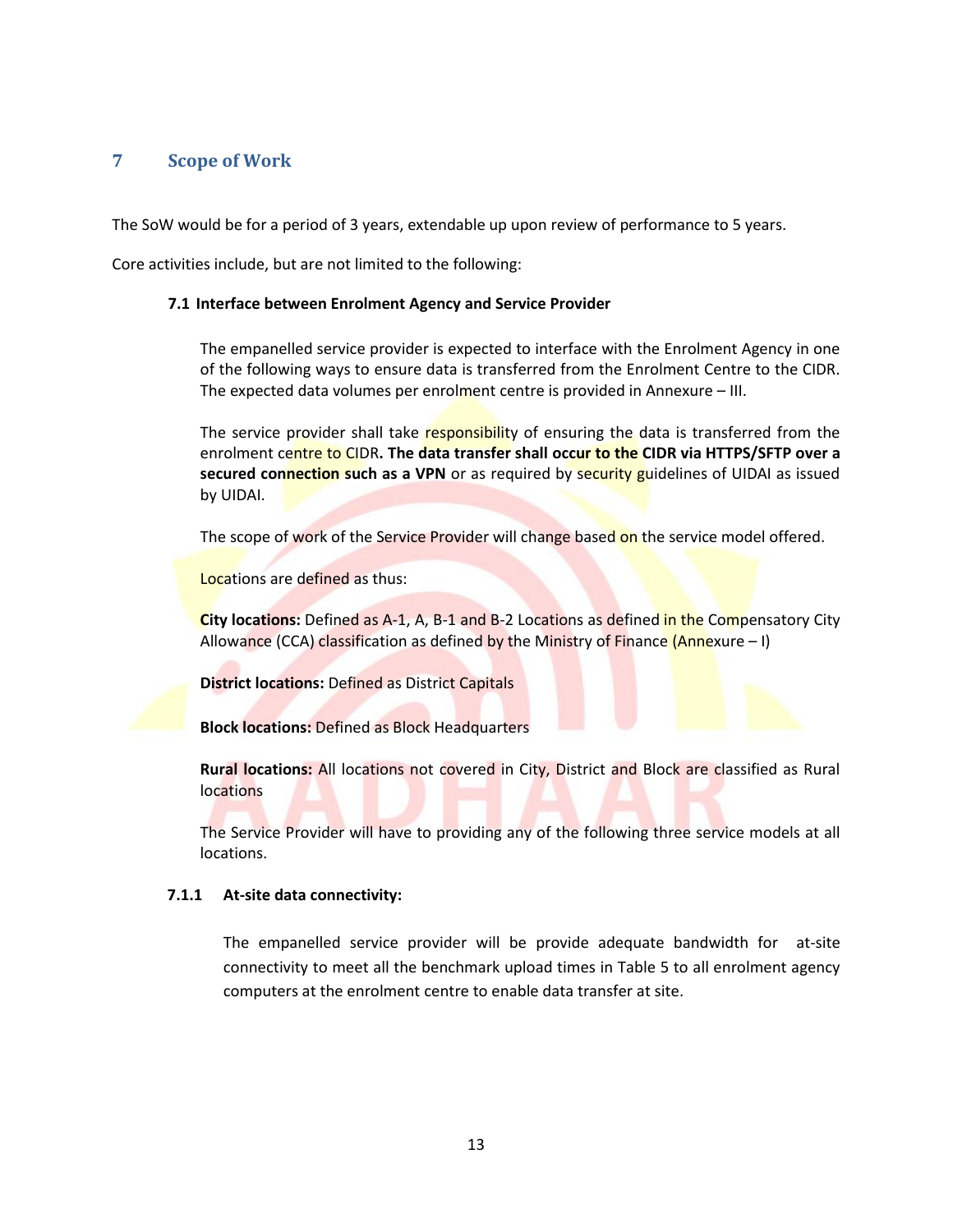

#### **7.1.2 Off-site connectivity with computerized upload interface:**

The service provider will have the option of providing off-site connectivity from a Data Collection Centre owned by the Service Provider which are equipped with computerized hardware, USB enabled data upload interface connected to the network. These locations will have to satisfy the following requirements:

- All Data Collection Centres (DCCs) will have to be located within **50 Kilometres**  by road from the enrolment centres it is servicing
- DCCs will have to be equipped with a simple computerized, USB enabled data upload interface (e.g. Kiosk, PC)
- Hardware interface should house a upload software that makes data upload as simple as possible that shall be provided by UIDAI.

#### **7.1.3 Off-site connectivity without computerized upload interface**:

The service provider will have the option of providing off-site connectivity from a Data Collection Centre owned by the Service Provider without a hardware interface. In this service model the service provider will have to provide a method (e.g. Ethernet cable) to connect a standard laptop carried by the Enrolment Agency (EA) agent to the service provider network. These locations will have to satisfy the following requirements:

- All Data Collection Centres (DCCs) will have to be located within **50 Kilometres**  by road from the enrolment centres it is servicing
- DCCs must offer data connectivity through an interface (e.g. Ethernet) cable which will allow the EA agent to plug in a laptop to get connected to the network

#### <span id="page-13-0"></span>**7.2 Assisted Last Mile**

#### 7.2.1 In the case of scenarios outlined in 7.1.2 and 7.1.3:

The enrolment centre agent might require some assistance in data upload in case of issues at the DCC. To address this issue, UIDAI requires the service provider to provide troubleshooting support through on-site staff at the DCC be able to help the Enrolment Centre agent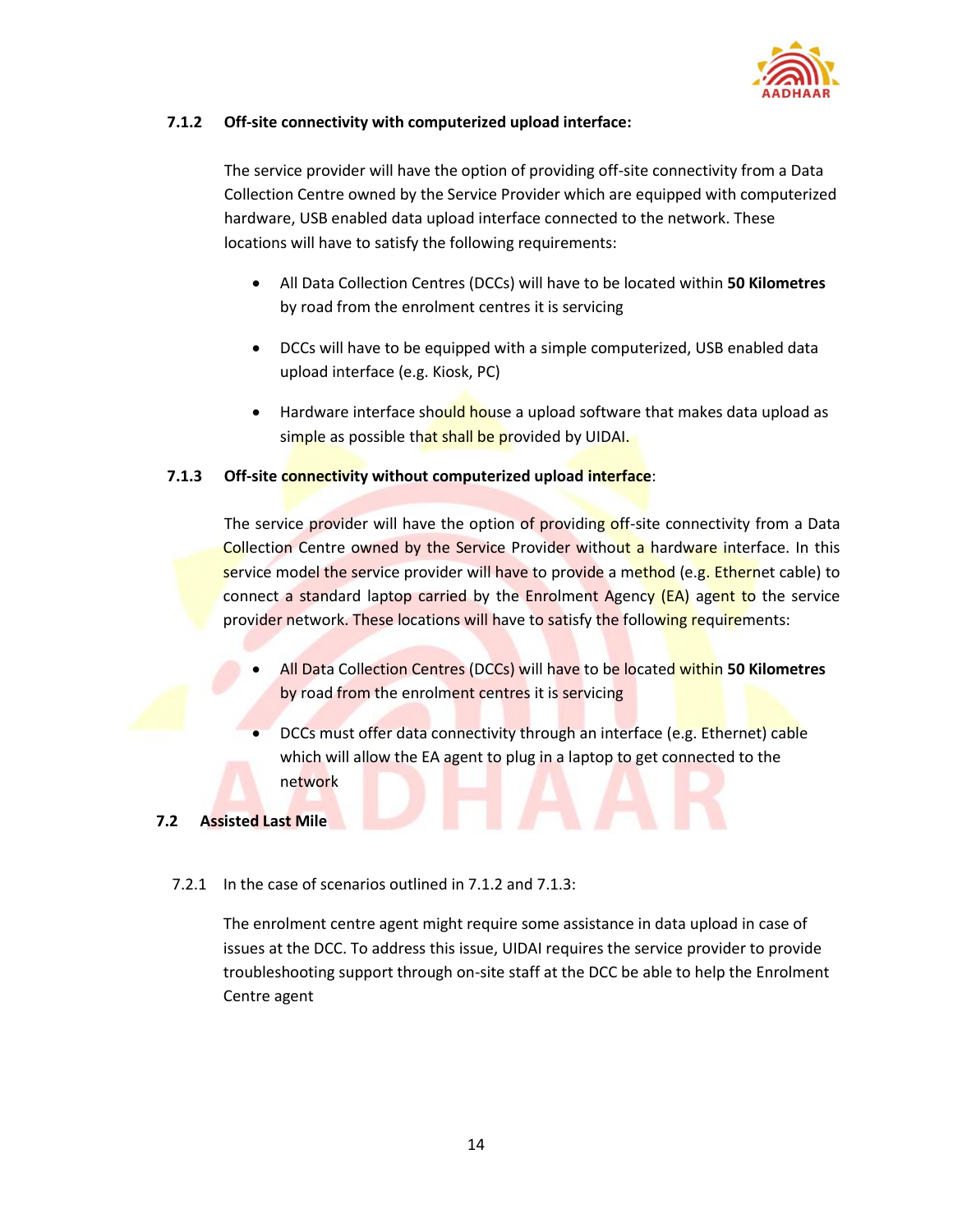

#### <span id="page-14-0"></span>**7.3 Network Operations Centre (NOC)**

- 7.3.1 The service provider should own and operate a complete Network Operation Centre (NOC). The service provider NOC should work 24X7 throughout the year to take care of the network
- 7.3.2 The bidder should have a centralised Help Desk or a Point of Contact on 24 X 7 basis to take care of the network management and provide telephonic support to any EA who may need it.

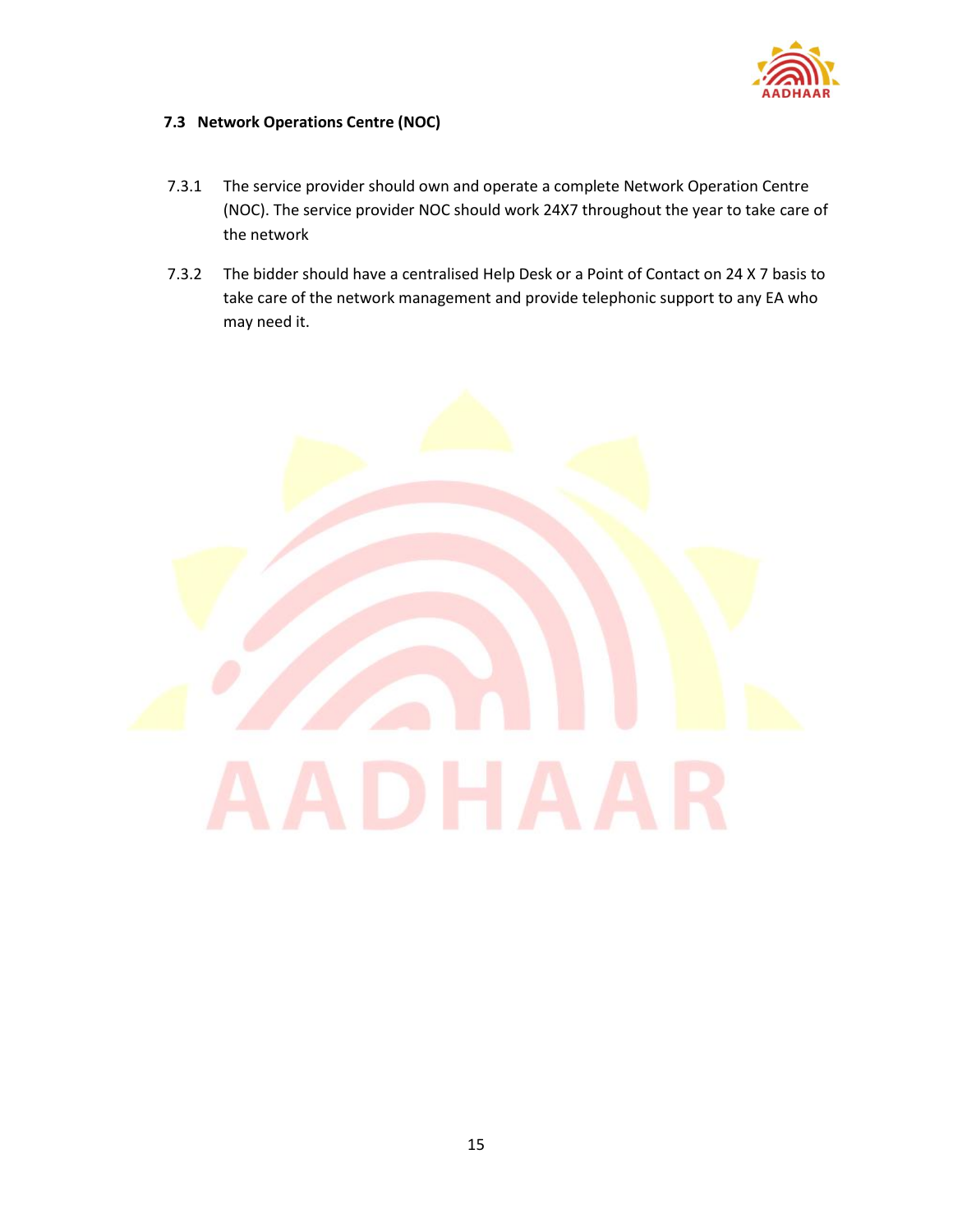

#### <span id="page-15-0"></span>**8 Service Level Agreements**

The Service Provider agrees to the following service level agreement (SLA) parameters while providing services to Registrar / enrolment agencies. These SLAs shall be tracked on a periodic basis and are envisaged to have liquidation damage clauses on non-adherence to any of them.

<span id="page-15-1"></span>All relevant SLAs are listed below along with explanations and limits.

#### **8.1 Upload time for ready data**

**Upload time is the time taken for ready data to reach CIDR once the drive containing the resident data is plugged into the Service Provider network.** The average upload time measured over 1 month for one batch of data will be measured to calculate performance as per SLA.

One batch of data is defined as the total data upload per enrolment centre per day in Annexure – III which amounts to 2800 Megabytes of data.

#### **Table 5: Multipliers for upload time performance**

| Benchmark upload times         | City  | <b>District</b> | <b>Block</b> | <b>Rural location</b> |
|--------------------------------|-------|-----------------|--------------|-----------------------|
| On-site connectivity provided  | 6 Hrs | 8 Hrs           | $10$ Hrs     | $12$ Hrs              |
| Off-site connectivity provided | 6 Hrs | 8 Hrs           | $10$ Hrs     | 12 Hrs                |

#### 8.1.1 Reward definition

If the service provider guarantees and provides performance that is within the benchmark performance specified in Table 6, then the Registrar / enrolment agencies may choose to include a reward clause in contract execution

#### 8.1.2 Benchmark definition

If the service provider guarantees and provides performance that is at benchmark levels, no changes will be added to the payment.

#### 8.1.3 Liquidated damages definition

If the service provider guarantees and provides performance according to table 6 but the actual performance is slower than the upload time matrix in Table 6, then the Registrar / enrolment agencies may consider including liquidated damages at the time of executing the contract.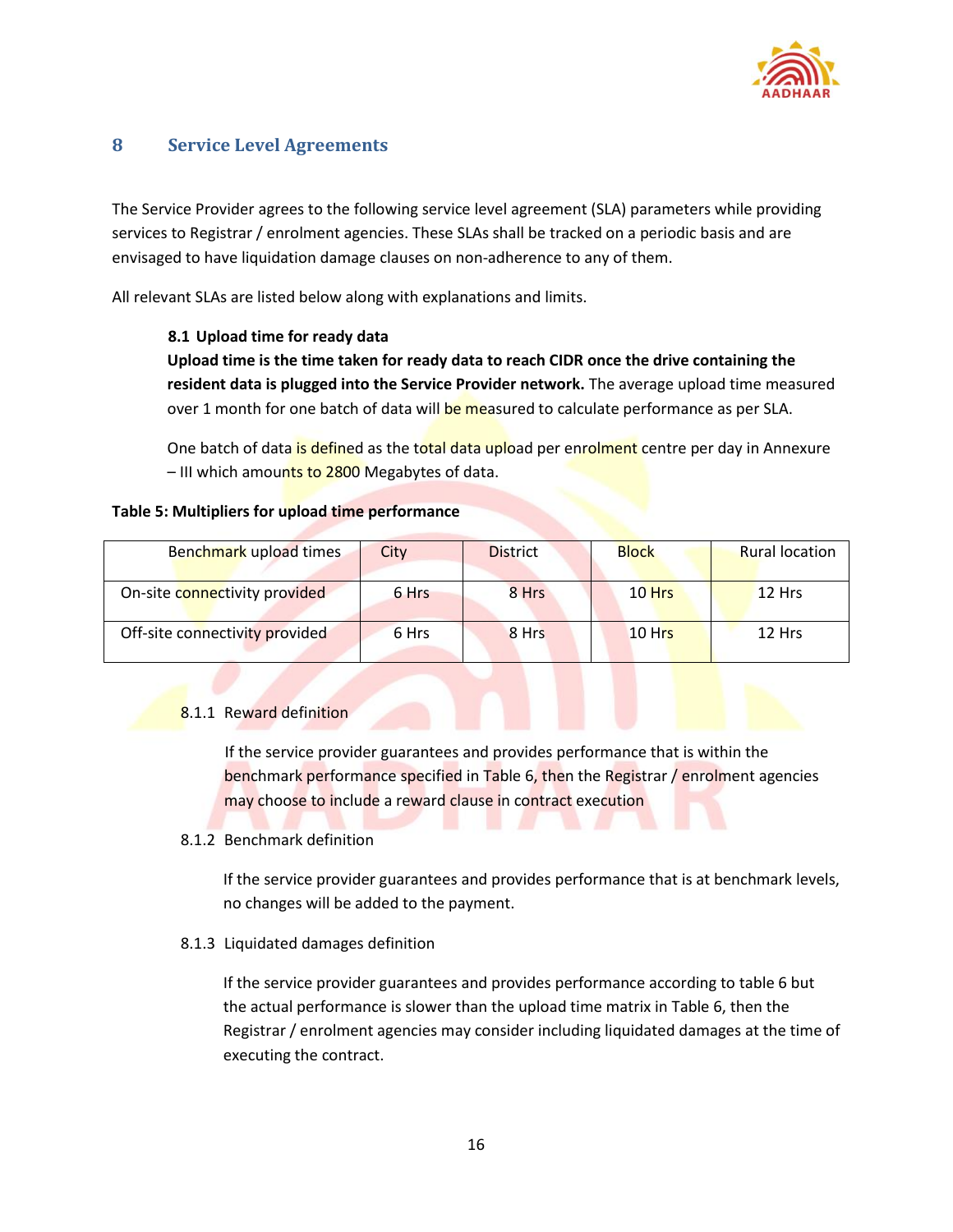#### <span id="page-16-0"></span>**Annexure – I Compensatory City Allowance (CCA) classification of cities**

|                                          |           | <b>DEFINING CITIES</b> |                             |                              |  |  |
|------------------------------------------|-----------|------------------------|-----------------------------|------------------------------|--|--|
| <b>State/Union Territory</b>             | A-1       | A                      | $B-1$                       | <b>B2</b>                    |  |  |
| <b>ANDHRA PRADESH</b>                    | Hyderabad |                        | Vijayawada<br>Visakhapatnam | Warangal<br>Guntur           |  |  |
| <b>ASSAM</b>                             |           |                        | Guwahati                    |                              |  |  |
| <b>BIHAR</b>                             |           |                        | Patria                      |                              |  |  |
| CHANDIGARH                               |           |                        |                             | Chandigarh                   |  |  |
| <b>CHHATTISGARH</b>                      |           |                        |                             | Durg-Bhillai                 |  |  |
|                                          |           |                        |                             | Nagar                        |  |  |
|                                          |           |                        |                             | Raipur                       |  |  |
| <b>DELHI</b>                             | Dehi      |                        |                             |                              |  |  |
| <b>GUJARAT</b>                           |           | Ahmedabad              | Rajkot                      | Jamnagar                     |  |  |
|                                          |           | <b>Surat</b>           | Vadodara                    | Bhavreagar                   |  |  |
| <b>HARYANA</b>                           |           |                        | Faridabad                   |                              |  |  |
| <b>JAMMU &amp; KASHMIR</b>               |           |                        |                             | Srinagar                     |  |  |
|                                          |           |                        |                             | Jammu                        |  |  |
| <b>JHARKHAND</b>                         |           |                        | Jamshedpur<br>Dhanbad       | Ranchi                       |  |  |
| KARNATAKA                                | Bangalore |                        |                             | Belgaum                      |  |  |
|                                          |           |                        |                             | Hubli-Dharwad                |  |  |
|                                          |           |                        |                             | Mangalore                    |  |  |
| <b>KERALA</b>                            |           |                        | Kochi                       | Mysore<br>Kazhikode          |  |  |
|                                          |           |                        |                             | Thiruvaranthapuram           |  |  |
| <b>MADHYA PRADESH</b>                    |           |                        | Jabalpur                    |                              |  |  |
|                                          |           |                        | Bhopal                      |                              |  |  |
|                                          |           |                        | Indore                      |                              |  |  |
| <b>MAHARASHTRA</b>                       | Greater   | Nagpur                 | Nashik                      | Armavati                     |  |  |
|                                          | Mumbail   | Pune                   |                             | Aurangabad                   |  |  |
|                                          |           |                        |                             | Bhiwandi                     |  |  |
|                                          |           |                        |                             | Solapur<br>Kolhapur          |  |  |
| <b>ORISSA</b>                            |           |                        |                             | Cuttack                      |  |  |
|                                          |           |                        |                             | Bhubaneshwar                 |  |  |
| <b>PUDUCHERRY</b> (formerly Pondicherry) |           |                        |                             | Puducherry                   |  |  |
| <b>PUNJAB</b>                            |           |                        | Amritsan<br>Ludhiana        | <b>Jalandhar</b>             |  |  |
| <b>RAJASTHAN</b>                         |           | Jaipur                 |                             | Bikaner                      |  |  |
|                                          |           |                        |                             | Jodhpur                      |  |  |
|                                          |           |                        |                             | Kota                         |  |  |
| <b>TAMIL NADU</b>                        | Chennai   |                        | Coimbatore                  | Salem                        |  |  |
|                                          |           |                        | Madurai                     | Trupur                       |  |  |
|                                          |           |                        |                             | Truchirapalli                |  |  |
| UTTARAKHAND                              |           |                        |                             | Dehradun                     |  |  |
| <b>UTTAR PRADESH</b>                     |           | Lucknow                | Meenit                      | Moradabad                    |  |  |
|                                          |           | Karpur                 | Agra                        | Ghaziabad                    |  |  |
|                                          |           |                        | <b>Allahabad</b>            | Aligarh                      |  |  |
|                                          |           |                        | Varanasi                    | <b>Bareilly</b><br>Gorakhpur |  |  |
| <b>WEST BENGAL</b>                       | Kolkata   |                        | Asareol                     |                              |  |  |
|                                          |           |                        |                             |                              |  |  |

SOURCE: Ministry of Finance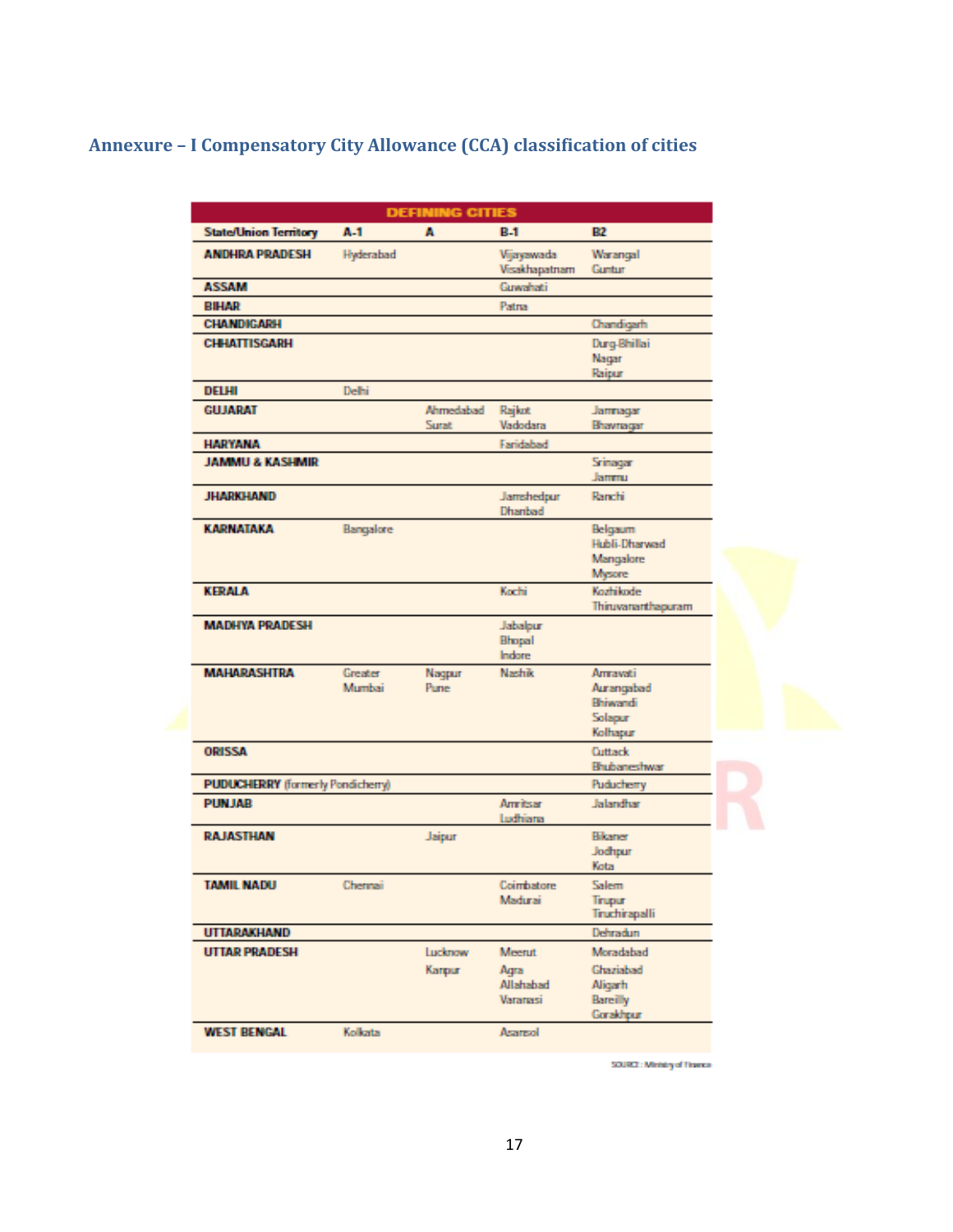

#### <span id="page-17-0"></span>**Annexure – II Choice sheet for selection of serviced states and union territories**

Each bidder is requested to check the boxes (clearly indicate YES or NO) next to the states and union territories they will service and the service models deployed as per the contract.

| <b>Name of Service Provider:</b> |                                     |                         |                             |                             |  |                       |  |                     |  |         |
|----------------------------------|-------------------------------------|-------------------------|-----------------------------|-----------------------------|--|-----------------------|--|---------------------|--|---------|
| SR <sub>NO</sub>                 | <b>STATE / UT</b>                   | <b>SERVICE PROVIDED</b> | <b>ON SITE CONNECTIVITY</b> |                             |  | OFF SITE CONNECTIVITY |  |                     |  |         |
|                                  |                                     |                         |                             | CITY DISTRICT BLOCK VILLAGE |  |                       |  | CITY DISTRICT BLOCK |  | VILLAGE |
| $\mathbf{1}$                     | Andhra Pradesh                      |                         |                             |                             |  |                       |  |                     |  |         |
| $\overline{c}$                   | Arunachal Pradesh                   |                         |                             |                             |  |                       |  |                     |  |         |
| 3                                | Assam                               |                         |                             |                             |  |                       |  |                     |  |         |
| $\overline{4}$                   | <b>Bihar</b>                        |                         |                             |                             |  |                       |  |                     |  |         |
| 5                                | Chhattisgarh                        |                         |                             |                             |  |                       |  |                     |  |         |
| 6                                | Goa                                 |                         |                             |                             |  |                       |  |                     |  |         |
| $\boldsymbol{7}$                 | Gujarat                             |                         |                             |                             |  |                       |  |                     |  |         |
| 8                                | Haryana                             |                         |                             |                             |  |                       |  |                     |  |         |
| 9                                | <b>Himachal Pradesh</b>             |                         |                             |                             |  |                       |  |                     |  |         |
| 10                               | Jammu & Kashmir                     |                         |                             |                             |  |                       |  |                     |  |         |
| 11                               | Jharkhand                           |                         |                             |                             |  |                       |  |                     |  |         |
| 12                               | Karnataka                           |                         |                             |                             |  |                       |  |                     |  |         |
| 13                               | Kerala                              |                         |                             |                             |  |                       |  |                     |  |         |
| 14                               | Kolkata                             |                         |                             |                             |  |                       |  |                     |  |         |
| 15                               | Madhya Pradesh                      |                         |                             |                             |  |                       |  |                     |  |         |
| 16                               | Maharashtra                         |                         |                             |                             |  |                       |  |                     |  |         |
| 17                               | Manipur                             |                         |                             |                             |  |                       |  |                     |  |         |
| 18                               | Meghalaya                           |                         |                             |                             |  |                       |  |                     |  |         |
| 19                               | Mizoram                             |                         |                             |                             |  |                       |  |                     |  |         |
| 20                               | Mumbai                              |                         |                             |                             |  |                       |  |                     |  |         |
| 21                               | Nagaland                            |                         |                             |                             |  |                       |  |                     |  |         |
| 22                               | <b>Orissa</b>                       |                         |                             |                             |  |                       |  |                     |  |         |
| 23                               | Punjab                              |                         |                             |                             |  |                       |  |                     |  |         |
| 24                               | Rajasthan                           |                         |                             |                             |  |                       |  |                     |  |         |
| 25                               | Sikkim                              |                         |                             |                             |  |                       |  |                     |  |         |
| 26                               | Tamil Nadu                          |                         |                             |                             |  |                       |  |                     |  |         |
| 27                               | Tripura                             |                         |                             |                             |  |                       |  |                     |  |         |
| 28                               | Uttar Pradesh (E)                   |                         |                             |                             |  |                       |  |                     |  |         |
| 29                               | Uttar Pradesh (W)                   |                         |                             |                             |  |                       |  |                     |  |         |
| 30                               | Uttarakhand                         |                         |                             |                             |  |                       |  |                     |  |         |
| $\overline{31}$                  | <b>West Bengal</b>                  |                         |                             |                             |  |                       |  |                     |  |         |
| $\mathbf{1}$                     | Andaman and Nicobar Islands         |                         |                             |                             |  |                       |  |                     |  |         |
| $\overline{c}$                   | Chandigarh                          |                         |                             |                             |  |                       |  |                     |  |         |
| 3                                | Dadra and Nagar Haveli              |                         |                             |                             |  |                       |  |                     |  |         |
| $\overline{4}$                   | Daman and Diu                       |                         |                             |                             |  |                       |  |                     |  |         |
| 5                                | Lakshadweep                         |                         |                             |                             |  |                       |  |                     |  |         |
| 6                                | National Capital Territory of Delhi |                         |                             |                             |  |                       |  |                     |  |         |
| $\overline{7}$                   | Puducherry                          |                         |                             |                             |  |                       |  |                     |  |         |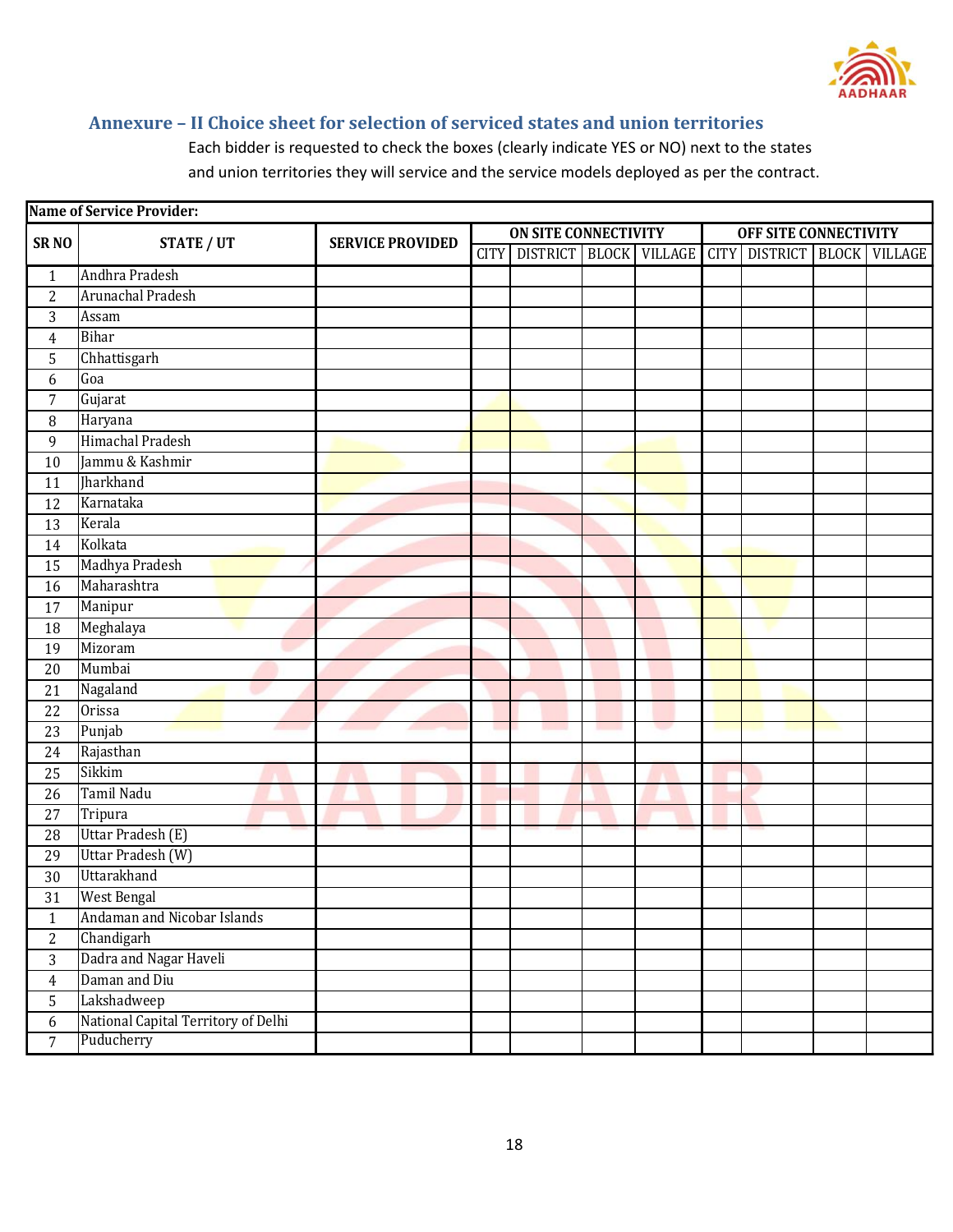

Uttar Pradesh has been divided into UP(E) and UP(W) as the Telecom Service Area corresponding to UP has been split into two. Mumbai and Kolkata have been separated from Maharashtra and West Bengal respectively as they are independent Telecom Service Areas.

Details on the States and Union Territories (UTs) covered in each telecom service areas can be found at the Department of Telecommunications (DoT) website at

#### **<http://www.dot.gov.in/uas/Amendment%20dated%204%20Jul%2007%20to%20CMTS%20&%20%20UASL.pdf>**

**Note:** Selected parties will be expected to provide electronic copies of list of all existing connected sites in a pre-determined format as specified by UIDAI. The selected parties will be expected to update this list at frequent predetermined intervals as specified by UIDAI.